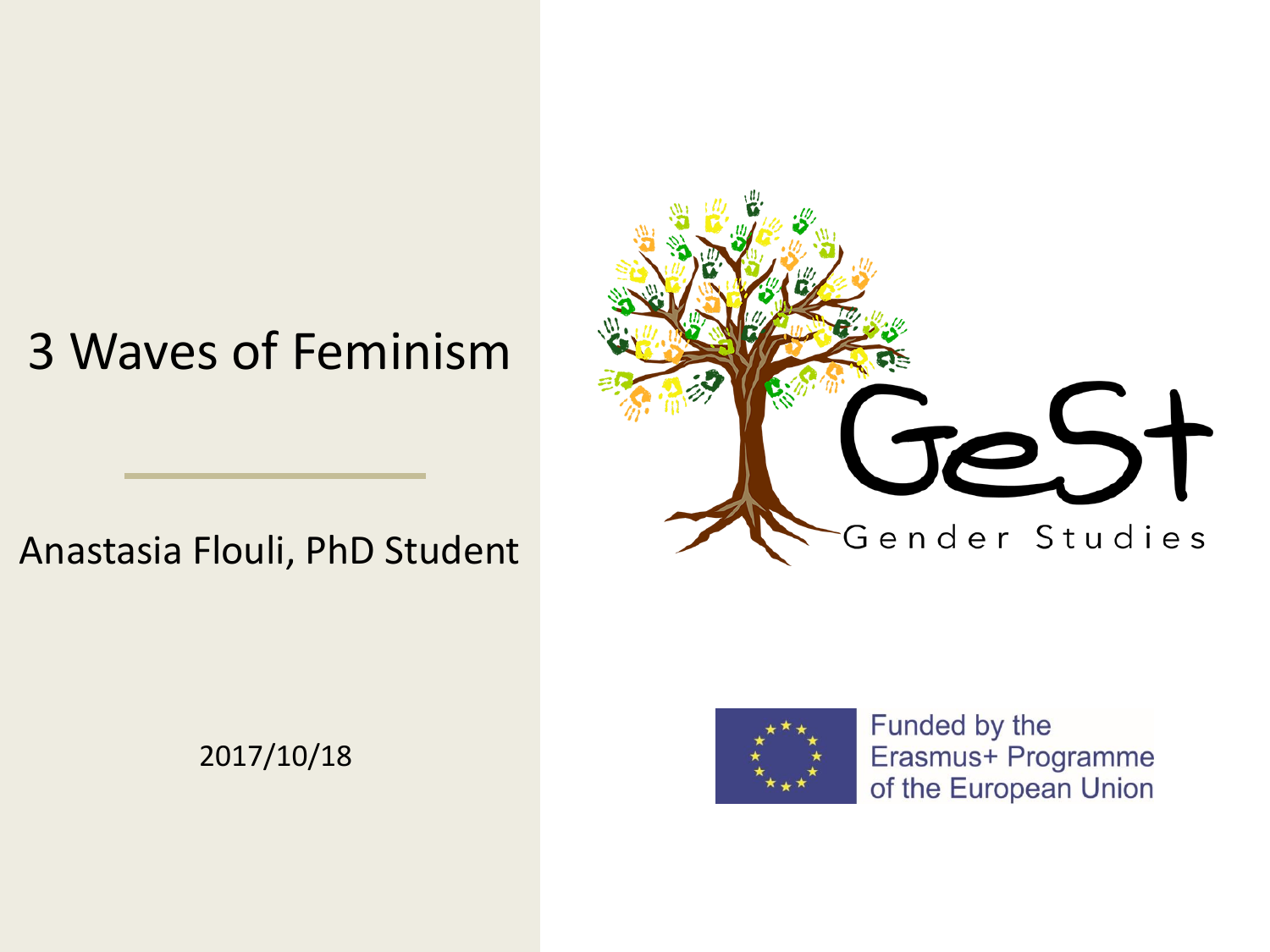## *What feminism is*

- Feminism is a collection of political movements, social movements and ideologies that defend the political, the economic, the personal and the social rights of women.
- Feminist movements aim at achieving and establishing equality between women and men.
- Feminists act, speak, write and advocate on behalf of women's issues and rights and identify injustice to females in the social status quo.



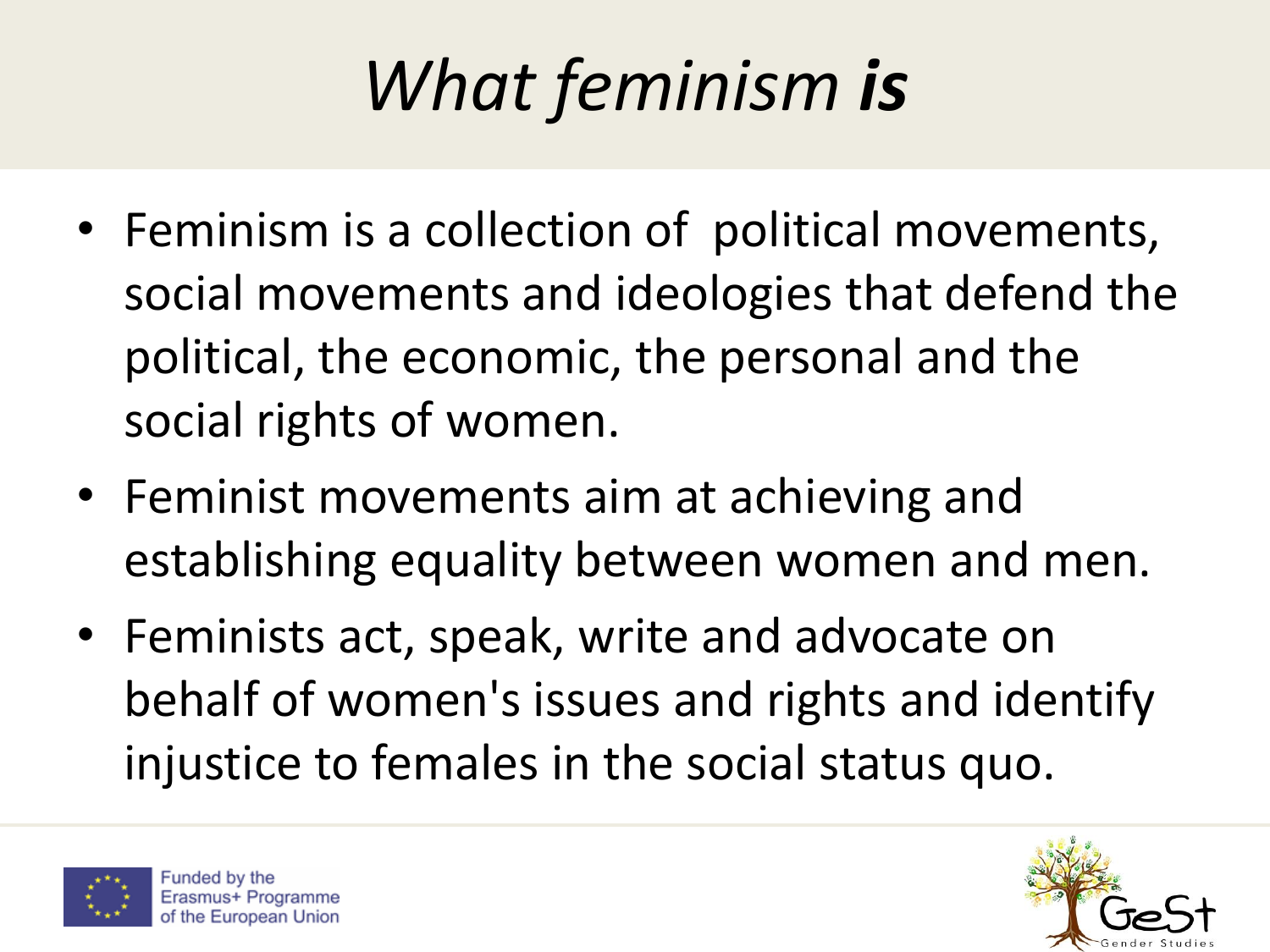#### *What feminism is*

# **Feminist:** A person who believes in the social, political and economic **equality of the sexes.**



Funded by the Erasmus+ Programme of the European Union

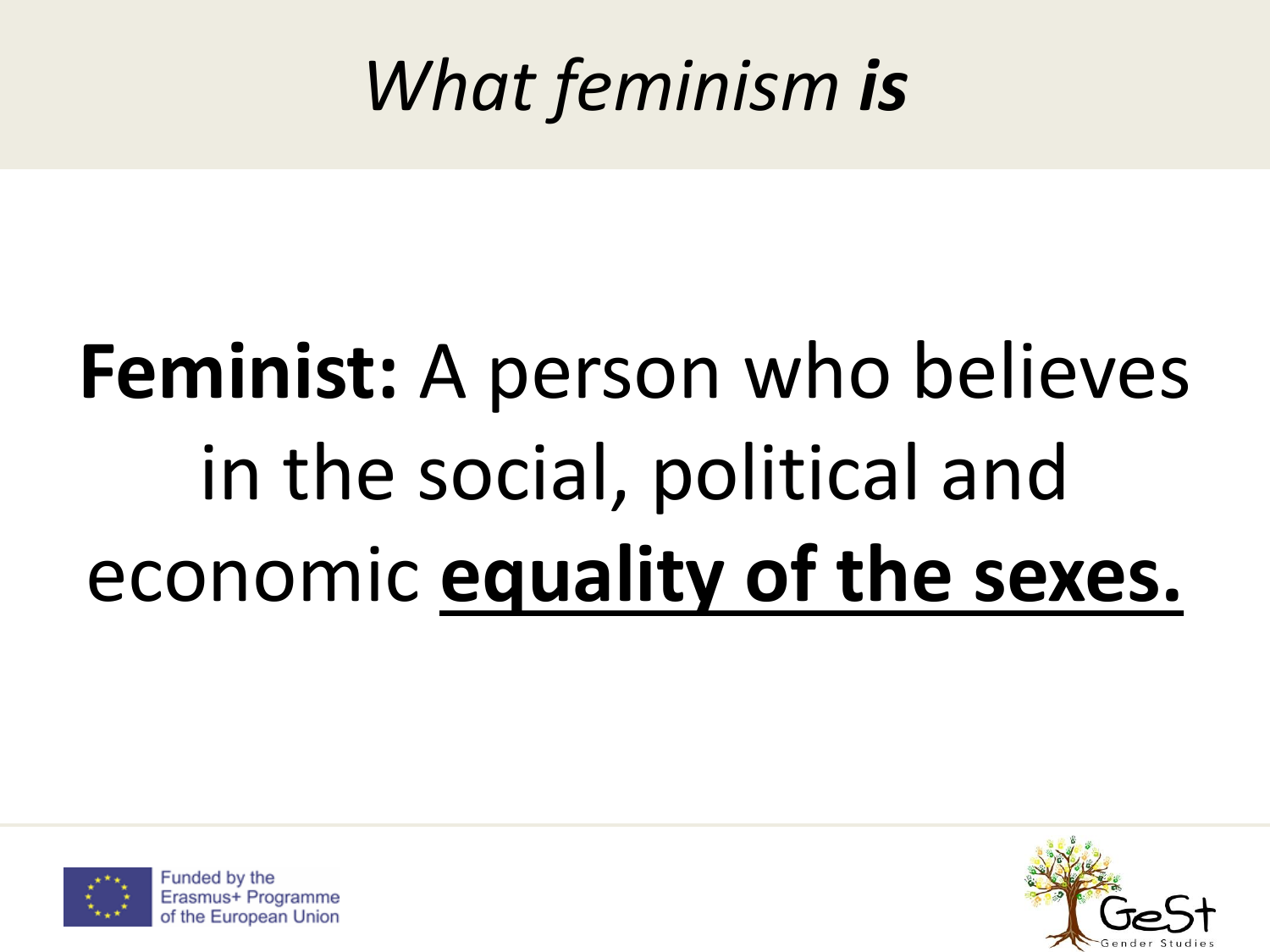### *What feminism is NOT*

- Feminism is not the belief that women are superior
- Feminism is not hating men (misandry)
- Feminism is not male oppression



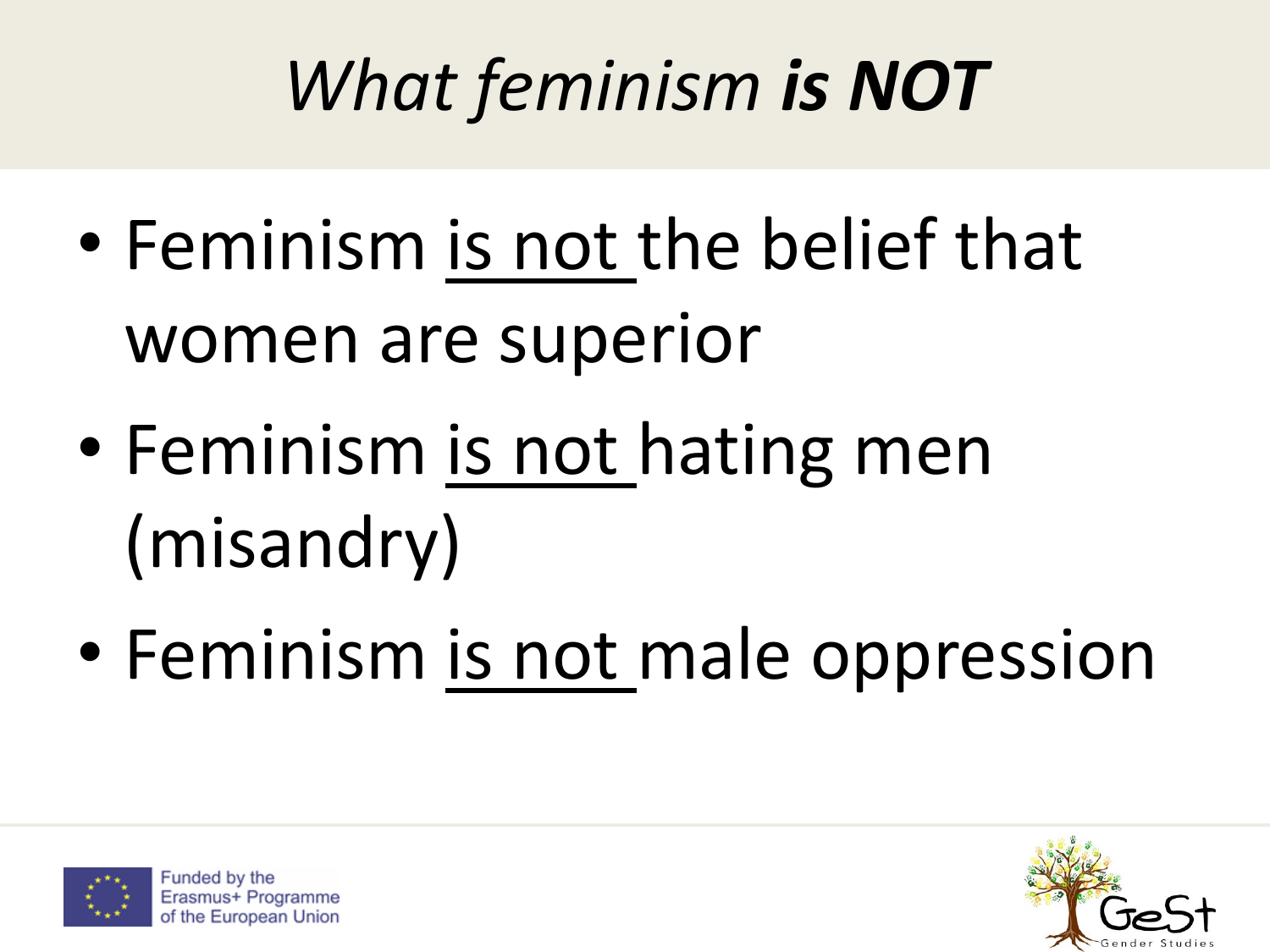### *Waves of Feminism*

- The history of the feminist movements is divided into three "waves".
- The first wave refers to the movement of the 19th through early 20th centuries, which dealt mainly with suffrage, working conditions and educational rights for women and girls.
- The second wave (1960s-1980s) dealt with the inequality of laws, as well as cultural inequalities and the role of women in society.
- The third wave of feminism (1990s-2000s?) is seen as both a continuation of the second wave and a response to the perceived failures.



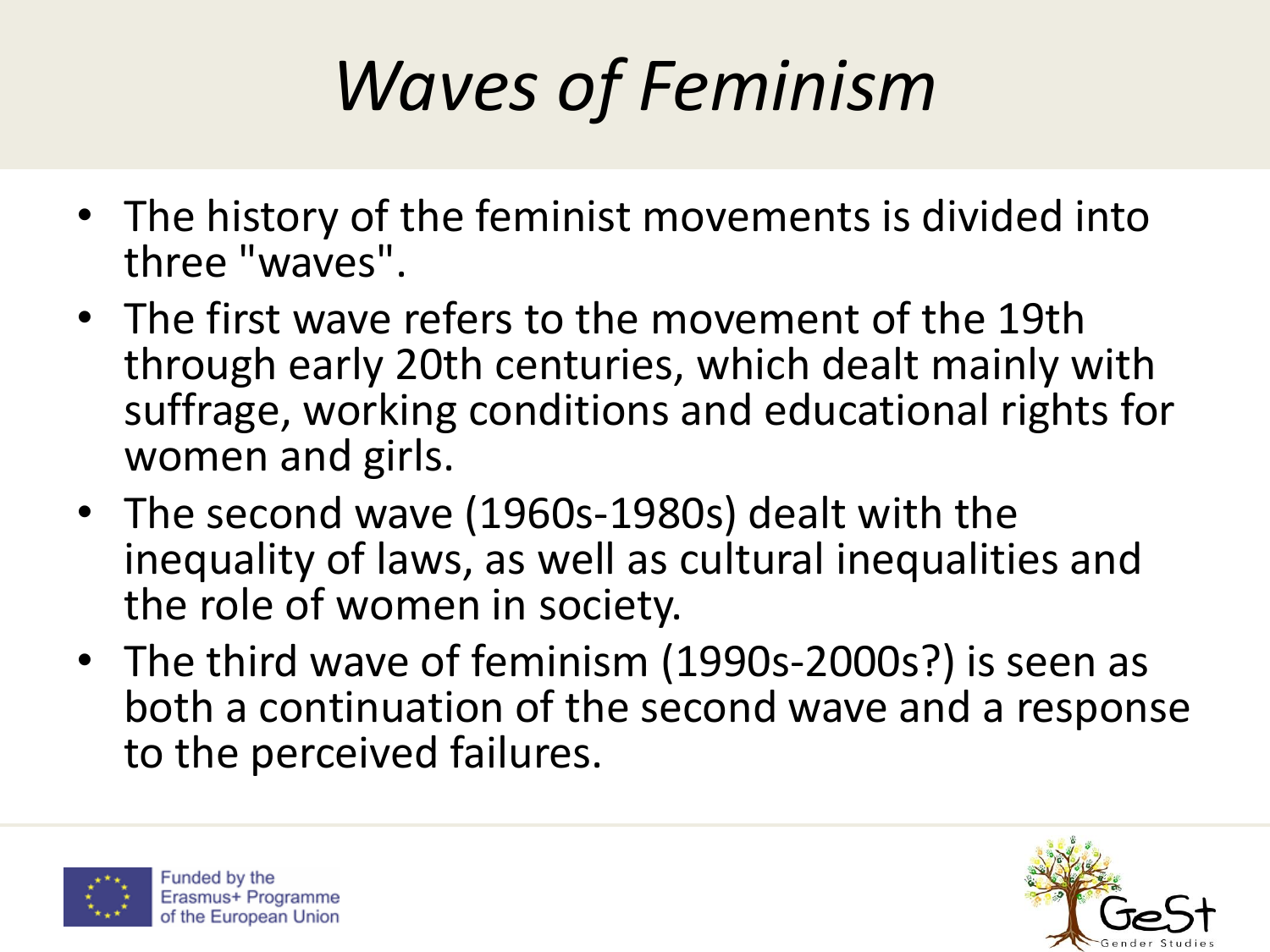#### *First-Wave Feminism*

First-wave feminism involved a period of feminist activity during the 19th and early 20<sup>th</sup> centuries, especially in Europe and in the United States.

Key concerns:

- women's suffrage (the right to vote)
- the right to education
- better working conditions
- marriage and property laws
- reproductive rights



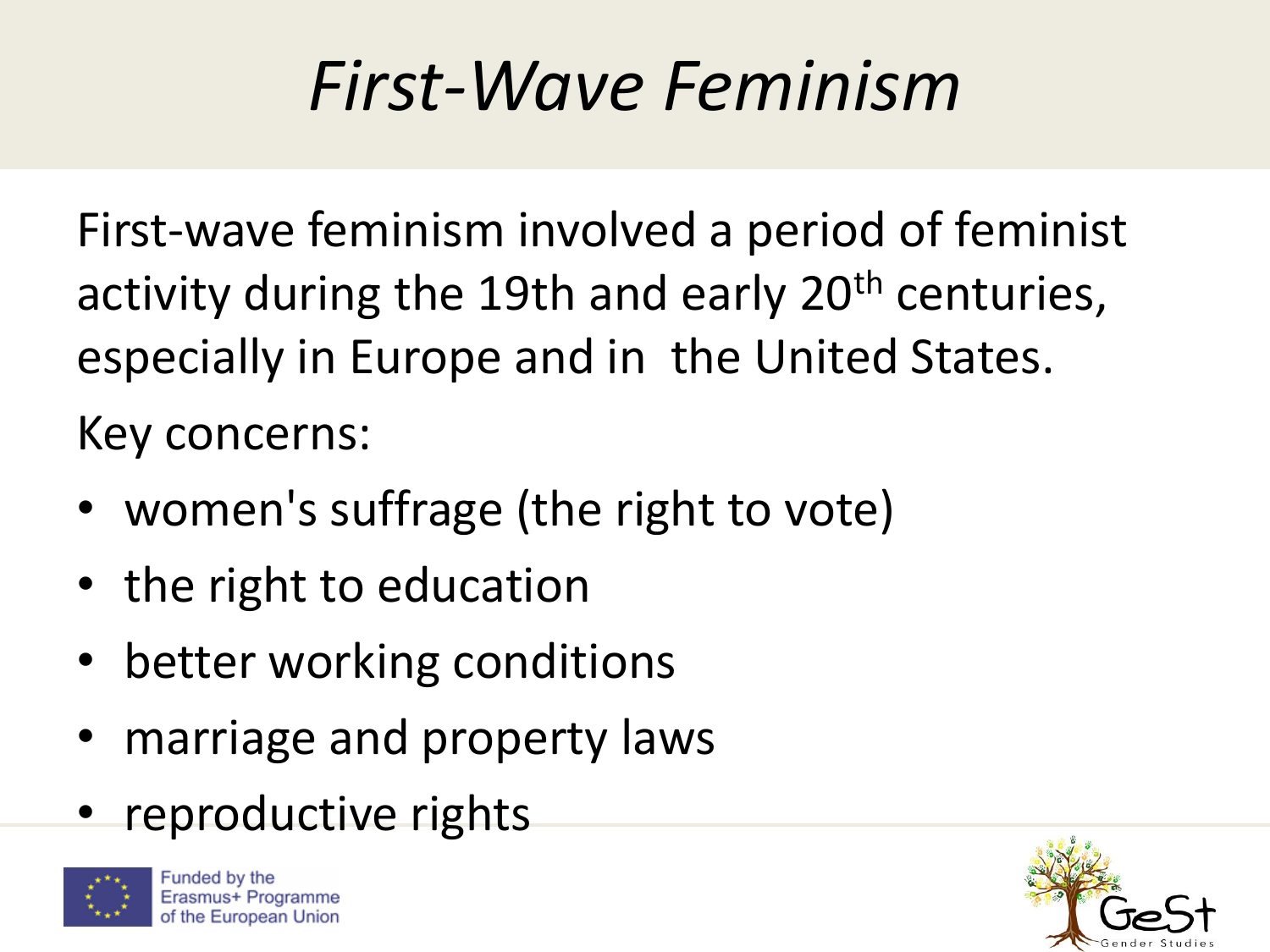#### *First-Wave Feminism*

#### Woman Suffrage Parade of 1913 Silent Sentinels 1917-1919







Funded by the Erasmus+ Programme of the European Union

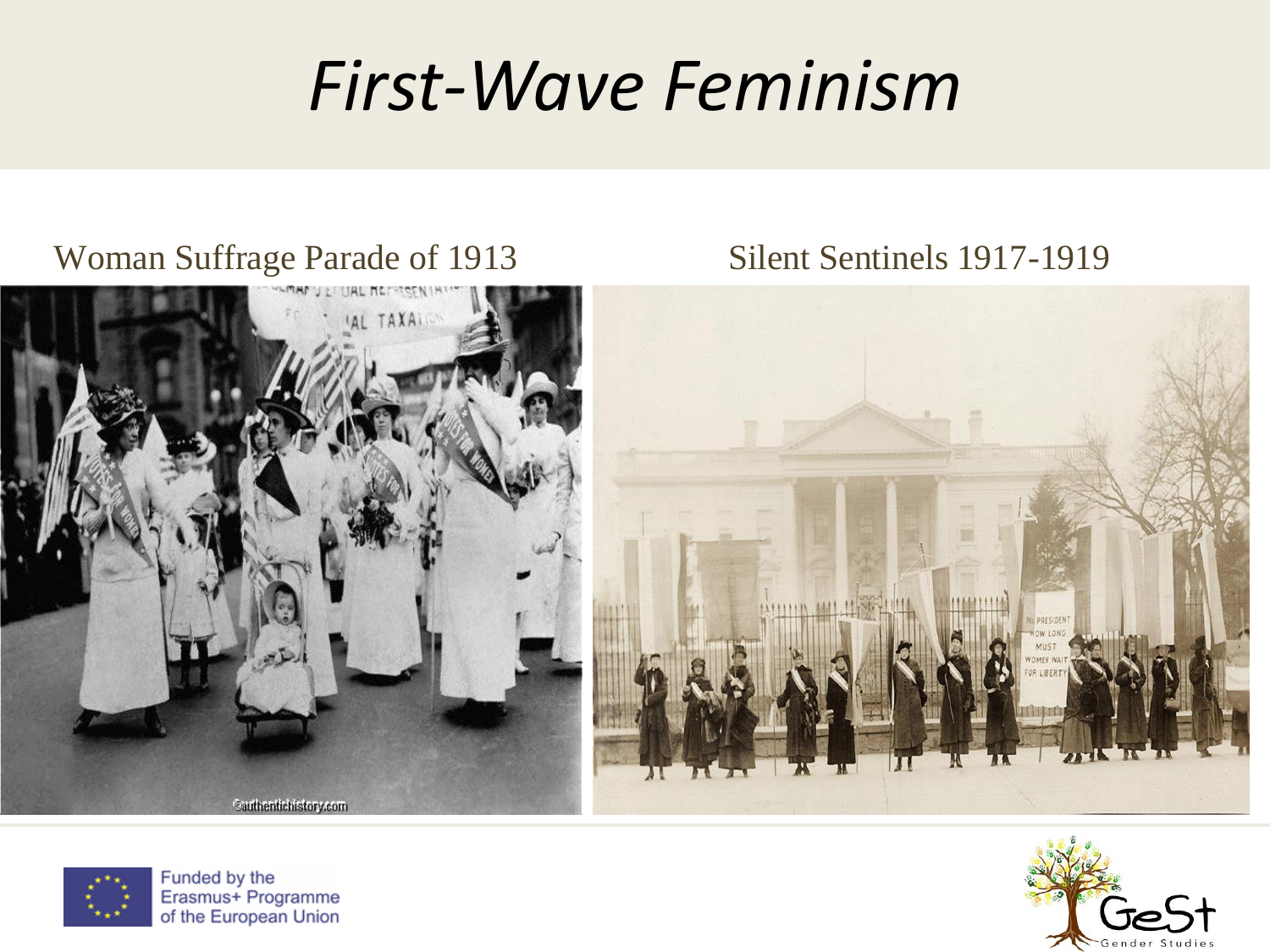#### *Second-Wave Feminism*

Second-wave feminism is a period of feminist activity and thought that first began in the early 1960s in USA and spread all over the western world and beyond. Key concerns:

- raising consciousness about sexism and patriarchy
- raising consciousness about gender based violence, domestic abuse and marital rape
- inequalities in the workplace
- legalizing abortion and birth control
- sexual liberation of women



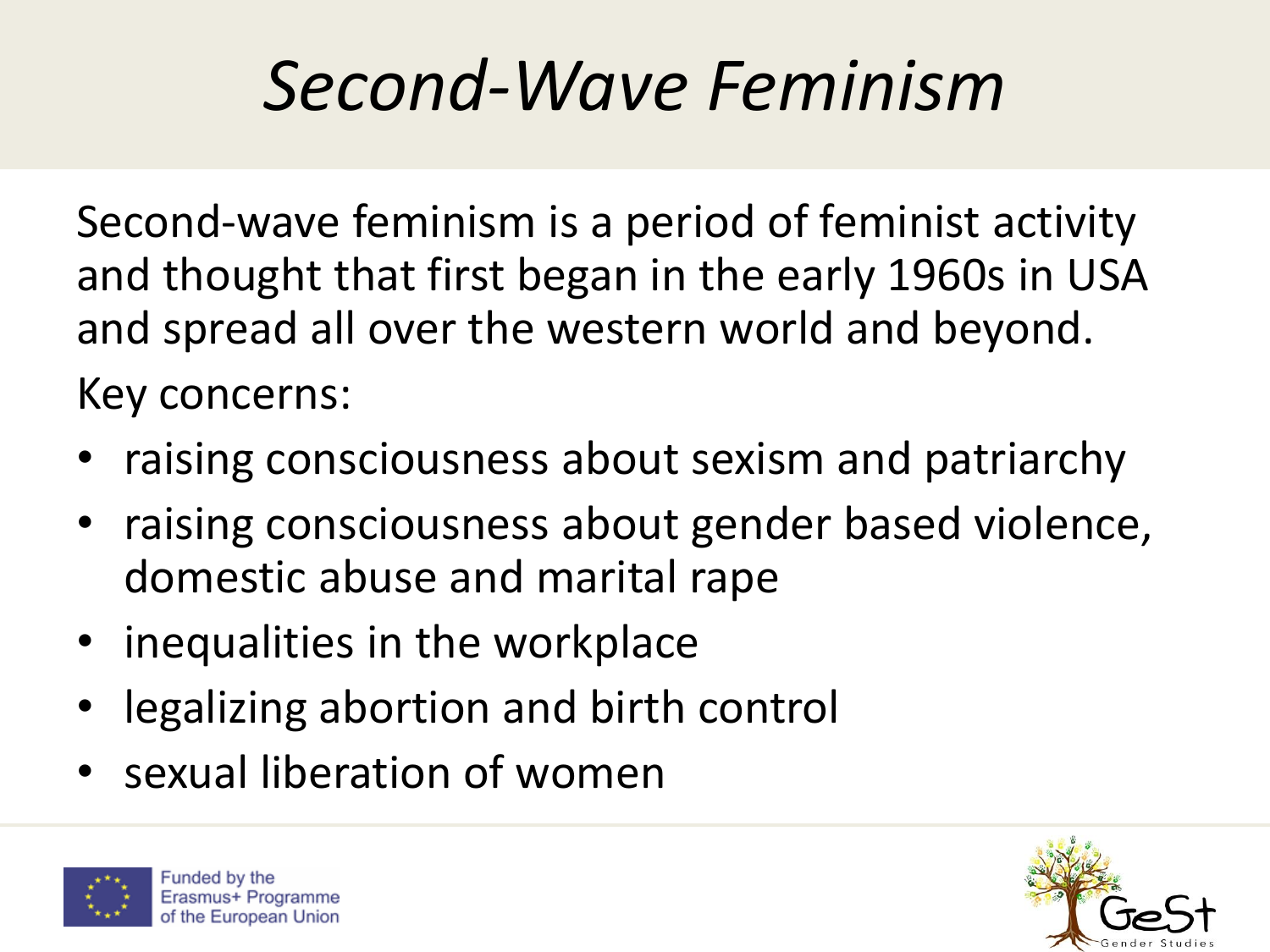#### *Third-Wave Feminism*

The third wave of feminism (1990s-2000s?) arose partially as a response to the perceived failures of second-wave feminism

Key concerns:

- Intersectionality
- The diversity of "women" is recognized and emphasis is placed on identity, gender, race, nation, social order and sexual preference
- Changes on stereotypes, media portrayals and language used to define women.
- Sexual identities



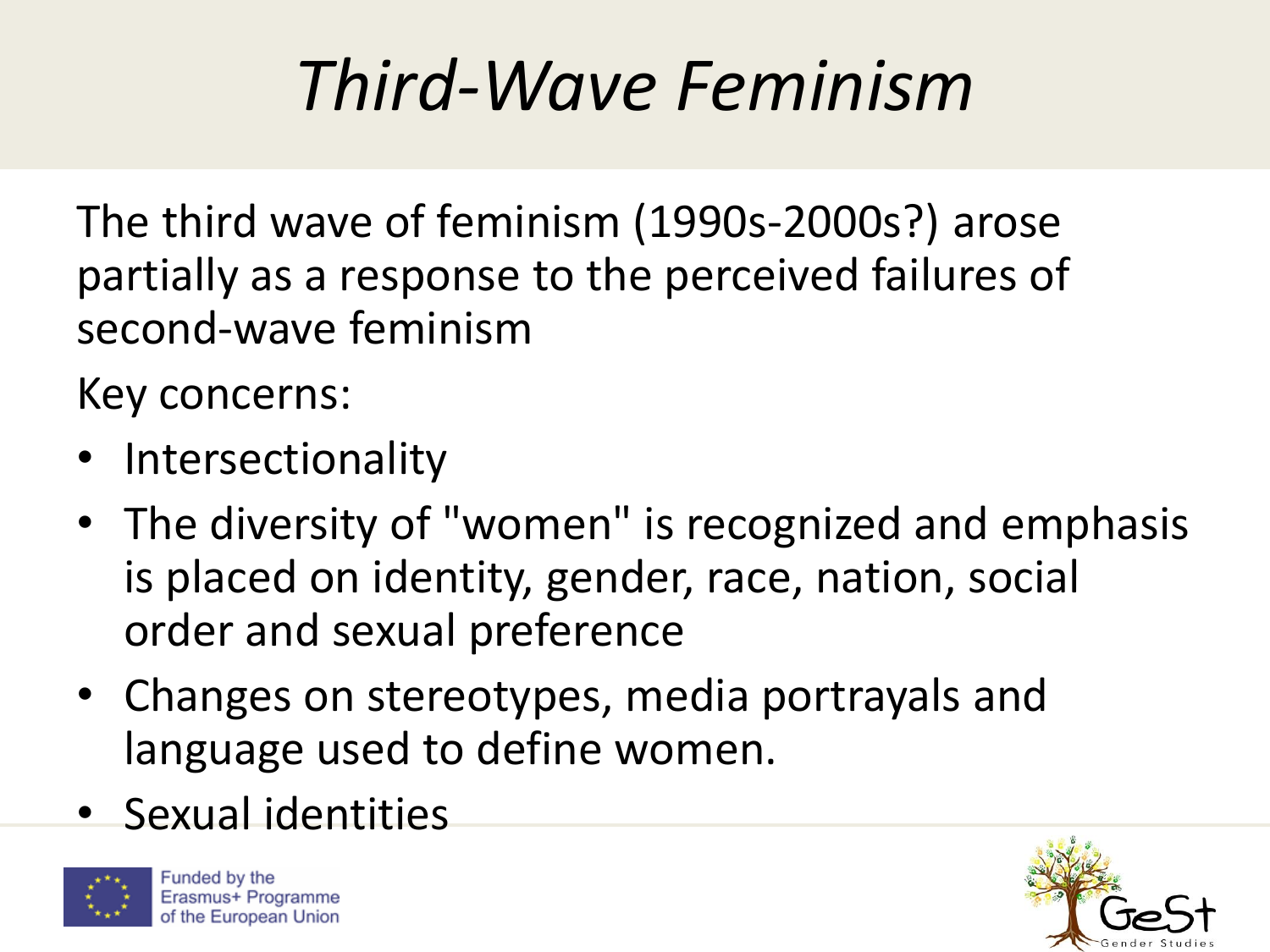## Thank you for your attention!

temale